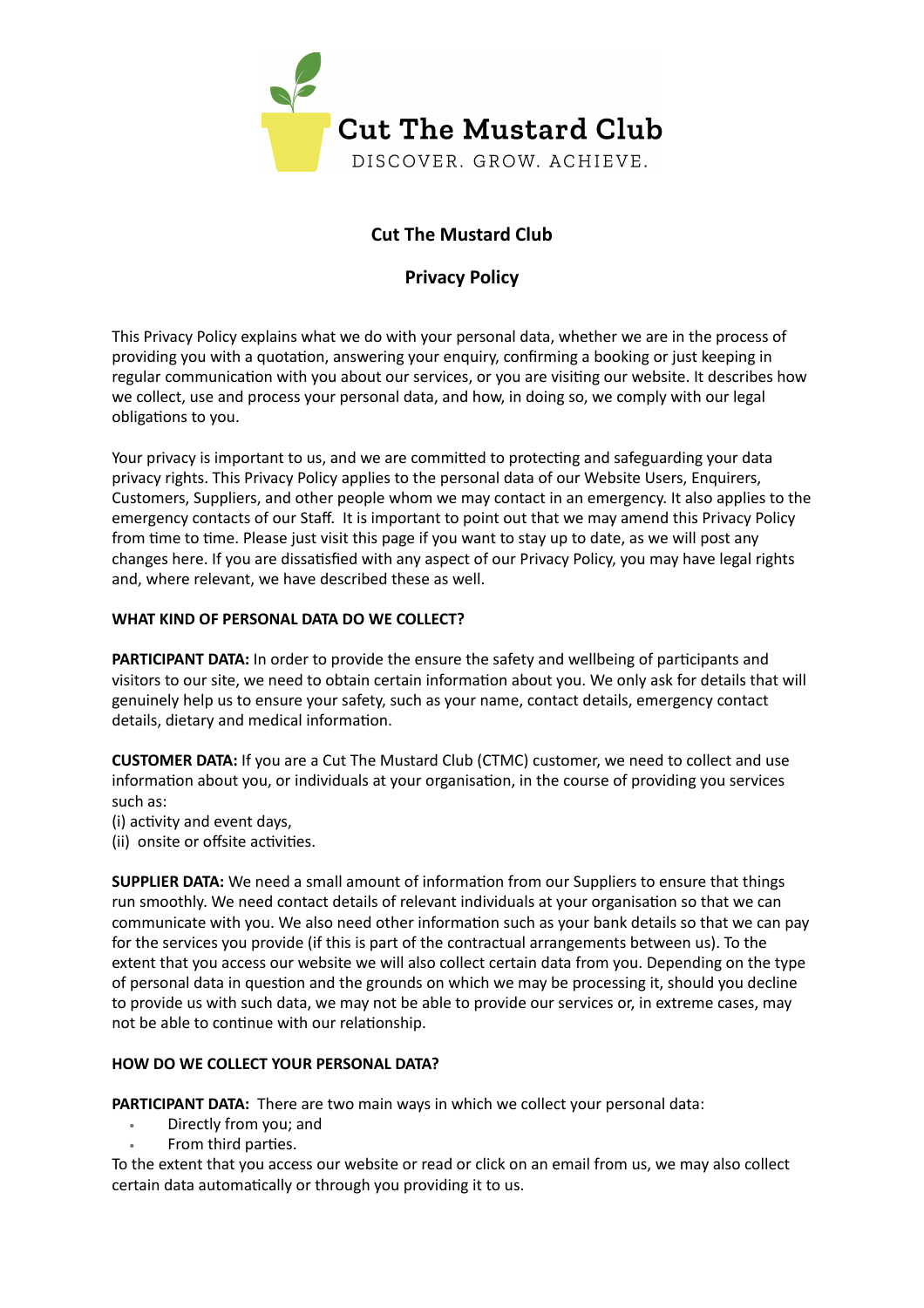**CUSTOMER DATA:** There are two main ways in which we collect your personal data:

- Directly from you; and
- From third parties and other limited sources (e.g. online and offline media).

To the extent that you access our website or read or click on an email from us, we may also collect certain data automatically or through you providing it to us.

**SUPPLIER DATA:** We collect your personal data during the course of our work with you. To the extent that you access our website or read or click on an email from us, we may also collect certain data automatically or through you providing it to us.

#### **HOW DO WE USE YOUR PERSONAL DATA?**

**PARTICIPANT DATA:** The main reason for using your personal details is to comply with health and safety legislation and to ensure the wellbeing and safety of participants whilst in our care.

**CUSTOMER DATA:** The main reason for using information about customers is to ensure that the arrangements between us can properly be implemented so that the relationship can run smoothly.The more information we have, the more bespoke we can make our service.

**SUPPLIER DATA:** The main reasons for using your personal data are to ensure that the contractual arrangements between us can properly be implemented so that the relationship can run smoothly, and to comply with legal requirements.

Please note that communications to and from the CTMC staff including emails may be reviewed as part of internal or external investigations or litigation.

#### **WHO DO WE SHARE YOUR PERSONAL DATA WITH?**

**PARTICIPANT DATA:** Primarily we will share your information with our staff to ensure your safety and wellbeing, but will not share with any other party without your expressed consent.

**CUSTOMER DATA:** Primarily we will share your information with our staff.

**SUPPLIER DATA:** Unless you specify otherwise, we may share your information with any of our customers and participants.

**WEBSITE USERS:** Unless you specify otherwise, we may share your information with providers of web analytics services, marketing automation platforms and social media services to make sure any advertising you receive is targeted to you.

#### **HOW DO WE SAFEGUARD YOUR PERSONAL DATA?**

We care about protecting your information. That's why we put in place appropriate measures that are designed to prevent unauthorised access to, and misuse of, your personal data.

#### **HOW LONG DO WE KEEP YOUR PERSONAL DATA FOR?**

If we have not had meaningful contact with you (or, where appropriate, the company you are working for or with) for a period of two years, we may delete your personal data from our systems unless we believe in good faith that the law or other regulation requires us to preserve it (for example, in connection with any anticipated litigation).

#### **HOW CAN YOU ACCESS, AMEND OR TAKE BACK THE PERSONAL DATA THAT YOU HAVE GIVEN TO US?**

Even if we already hold your personal data, you still have various rights in relation to it. To get in touch about these, please contact us. We will seek to deal with your request without undue delay,